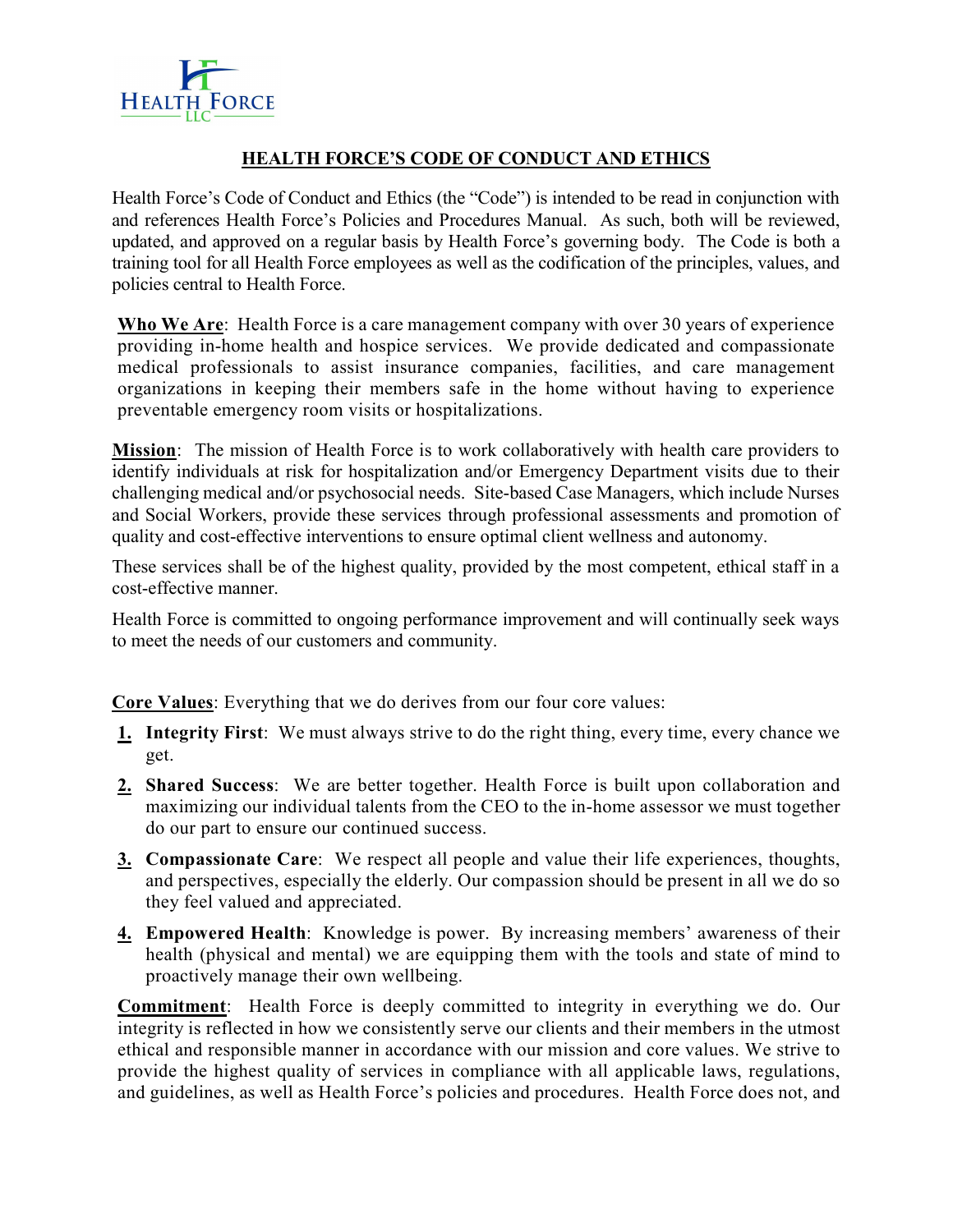

will not, condone any activities or practices by any employee, stakeholder, or anyone acting on its behalf that violate the letter or the spirit of any applicable laws and regulations or our own internal high standards.

Scope of the Code: The Code applies to all Health Force employees, stakeholders, or anyone acting on behalf of the company with regards to any business function (transaction, activity, or service). Adherence to this Code is mandatory and it is how we ensure that Health Force remains true to its mission, its core values, and its ethical and legal obligations. No one, regardless of position, will be allowed to compromise adherence to the Code, laws, regulations, or any business standards.

## Ten Integrity Principles of the Code:

Principle 1: Integrity of Care Elevates the Quality of Service

Principle 2: Integrity Demands Compliance with All Applicable Laws

Principle 3: Integrity Fosters a Healthy Working Environment

Principle 4: Integrity Necessitates Accurate and Truthful Billing and Records Keeping

Principle 5: Integrity Secures and Protects All Clients and Members' Information

Principle 6: Integrity Protects Health Force's Confidential Information and Assets

Principle 7: Act with Integrity when Addressing Potential Conflicts of Interests

Principle 8: Integrity Mandates Open and Constant Communication

Principle 9: Integrity Has Zero Tolerance for Fraud, Waste, and Abuse

Principle 10: Integrity Requires Sustained Commitment to Continuous Growth and Training

Failure to Comply: Failing to comply with the Code, or applicable laws and regulations can result in serious damage to Health Force's reputation and good will, namely our standing with our clients' and their members, business partners, and colleagues in the industry. Moreover, failure to comply with the Code could also lead to legal or regulatory action against the company or individual employees, as well as disciplinary action by Health Force including up to termination of employment.

Point of Contact: If you have any questions about the Code or about any policies or practices of Health Force, please raise the questions with your direct supervisor or the Compliance Officer, Henry A. Motes, who may be reached at CorporateCompliance@healthforceus.com Our Compliance Officer is charged with being available and responsive to all employees or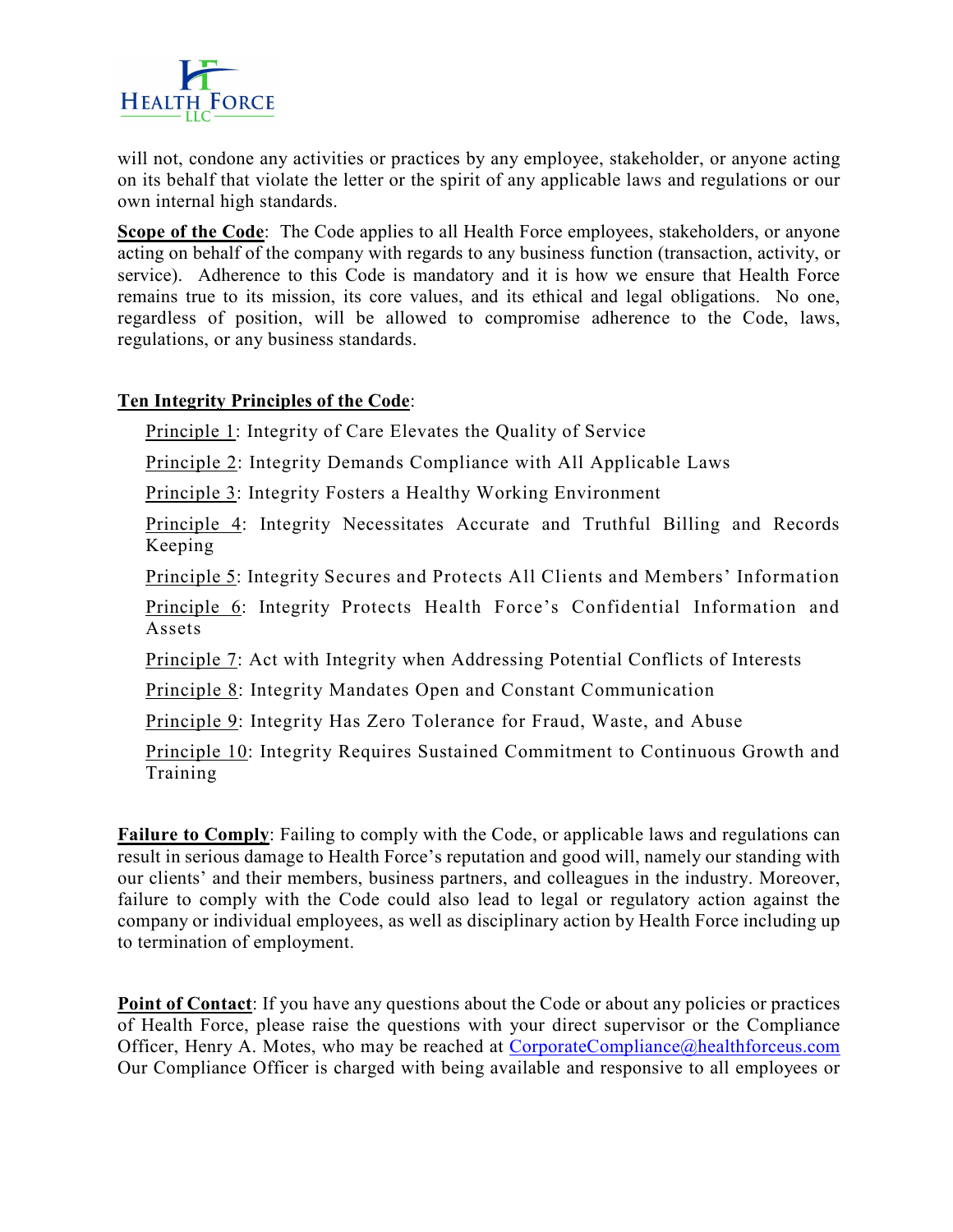

anyone acting on behalf of the company when questions arise about adherence to the Code or any compliance-related concerns.

This version of the Code was adopted by Health Force on September 1, 2018 and is intended to ensure that Health Force fulfills its compliance goals in today's health care and business environment, as well as codify our core principles.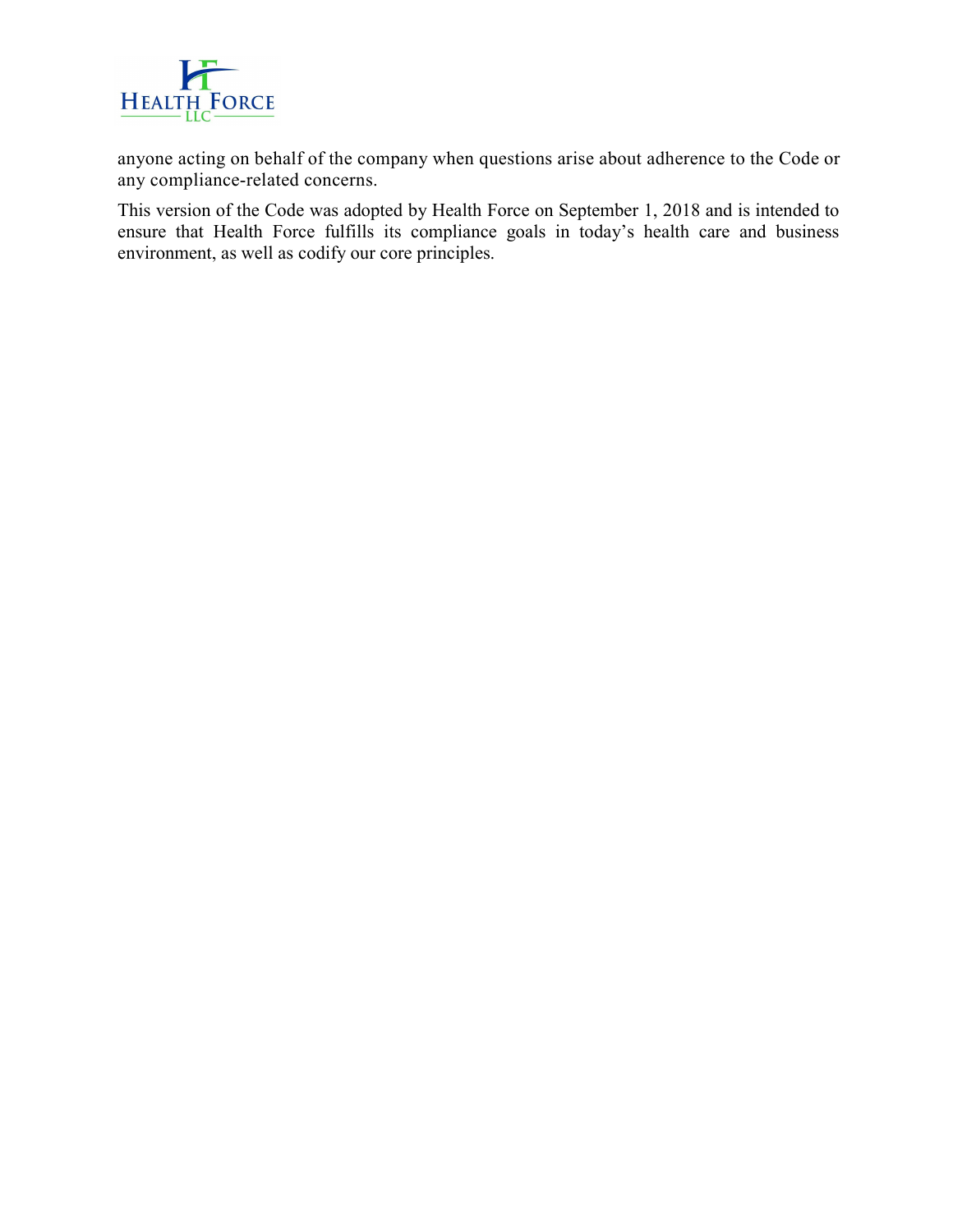

## PRINCIPLE 1: INTEGRITY OF CARE ELEVATES THE QUALITY OF SERVICE

We are committed to providing high quality care and services to our clients and their members so that their members can remain safe, happy, and healthy in their homes.

Safety and Welfare: The success of our business is based on protecting and advocating for the members that we serve and their overall welfare. Given that the population we serve are elderly and disabled, we must be vigilant. We must make every effort to protect the health, safety, and welfare of our clients' members. This includes being aware of the signs and symptoms of the following:

- Abuse e.g., physical, sexual, verbal, or emotional
- Neglect e.g., conduct that could or does result in serious physical or emotional injury
- Exploitation e.g., use of a position of trust to knowingly deceive or intimidate, or deprive of resources, funds, or assets

Cultural Competency Policy: Cultural considerations for all clients and their members shall be respected and observed whenever possible. Where such considerations impede the provision of care or treatment, personnel shall work with members and or their family in an effort to accommodate them. All interactions with any client or members must be done in a culturally competent and sensitive manner. This requires that all employees of Health Force be aware of the potential cultural differences and economic disparities in the population that we serve. You should also strive to be aware of your own cultural biases and how they influence your perspective.

Client/Member Nondiscrimination Policy: Health Force provides services to all and does not discriminate against any client or member of a client for any reason, including race, color, sex, sexual orientation, national origin, age, physical disability, mental illness, political beliefs, veteran status, or any other classification protected by law.

**Prohibition Against Exclusion Listed Persons:** Health Force screens all potential new employees or any person that will be acting on its behalf against the Office of Inspector General and General Services Administration exclusion lists. An individual appearing on either list is not eligible for hire or rehire. Records of screening activities are kept on file for 10 years.

**Periodic Training Required:** Pursuant to our goal of providing the highest quality of care, all employees are required to participate in regular job-specific training to ensure our compliance with industry benchmarks and expectations.

With this Principle in mind, you will:

- Act fairly and honestly with those who are affected by your actions, and respect and value those you serve by adhering to the golden rule and treating them the way you would want to be treated, i.e., with respect, compassion, and care
- Strive to provide the best level of care possible to our clients' members consistent with our belief that the best quality of care and services requires that all aspects of member care are to be taken seriously
- Respect the dignity of each member by responding to all member questions, concerns, and needs in a sensitive and timely manner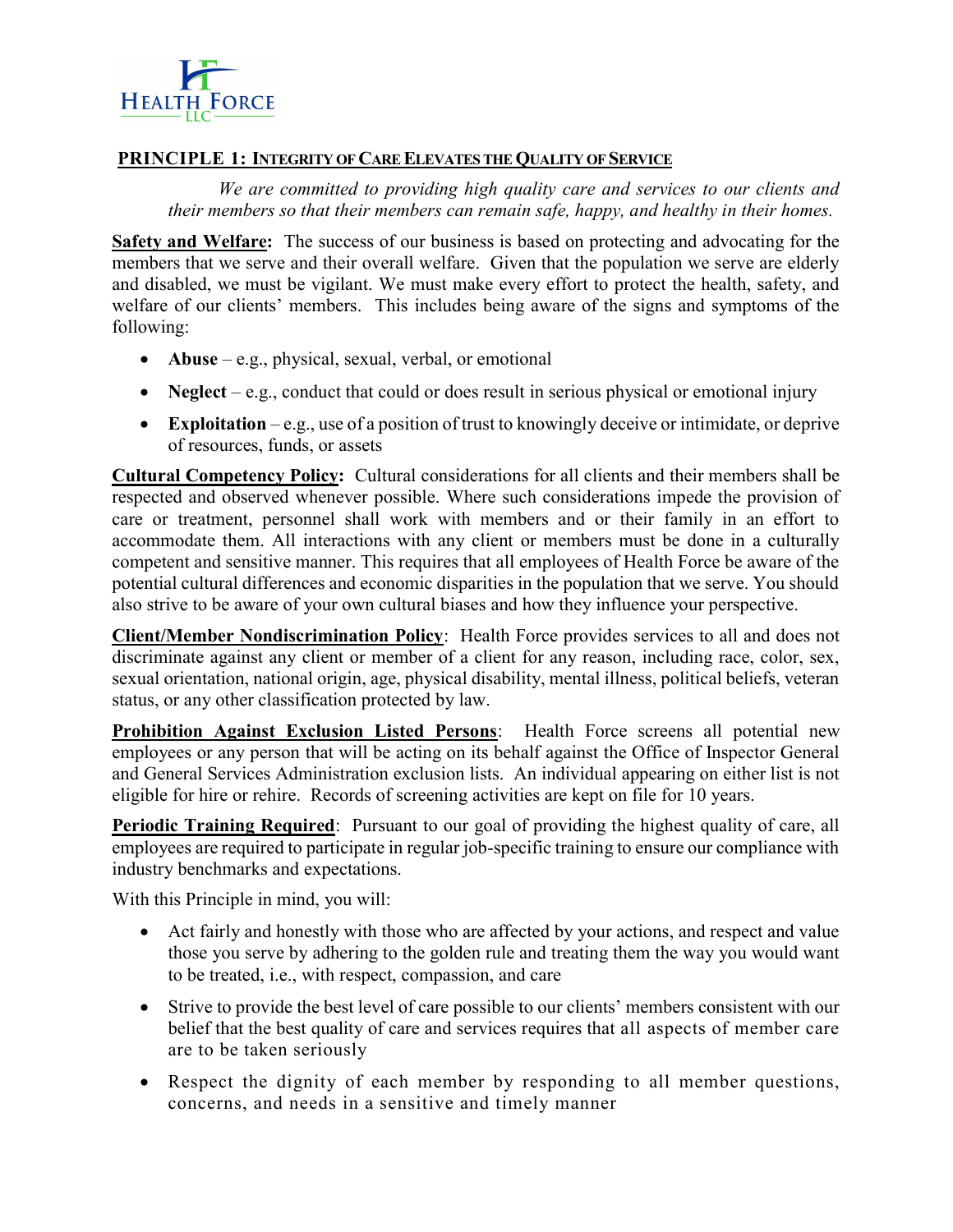

• Immediately call 911 or the local authorities, if you suspect a member is in danger or is being physically abused or neglected

See Health Force's policies and procedures on Client Care for more information.

# PRINCIPLE 2: INTEGRITY DEMANDS COMPLIANCE WITH ALL APPLICABLE LAWS

We are committed to maintaining the highest ethical standards of business and professional integrity that complies with all applicable laws and regulations but more importantly our own high ethical standards including this Code.

The Highest Standards: The cornerstone of integrity is holding yourself to the highest standards. Health Force does not only observe and follow all applicable laws, but it holds itself and all its employees to the highest ethical standards. Our commitment to integrity requires that even where the law may be permissive or less defined, Health Force shall adopt and adhere to the strictest standard or interpretation of any law, regulation, or policy.

Nondiscrimination Employment Policy: As to employment with Health Force, we do not discriminate on the basis of race, color, sex, sexual orientation, national origin, age, physical disability, mental illness, political beliefs, veteran status, or any other classification protected by law.

Prohibition Against Bribes/Gifts Policy: Health Force does not authorize, offer, or provide or accept any bribes, kickbacks, rebates, or anything of value in order to gain an improper business advantage. Nominal, pre-approved, or seasonal gifts offered to clients and potential clients that do not exceed \$50 are excluded from this policy. All other gifts are prohibited. Employees of Health Force should not accept any gift of any kind from any client or any member of any client.

Prohibition Against Retaliation: Health Force will never retaliate or take any negative action against any employee, who in good faith reports a suspected violation of this Code or any other ethical concerns to Health Force.

With this Principle in mind, you will:

- Comply with the letter and spirit of all applicable laws.
- Update Health Force within ten (10) days of any adverse change in your licensure or certification status – failure to do so could lead to disciplinary action, including termination.
- Act in such a manner that the full disclosure of all facts related to any activity would reflect favorably on the company and you.
- Strive to ensure that complete and accurate member medical records are maintained in accordance with Federal and state privacy and security laws, regulations, and policies.
- Ensure that confidential member information is accessible only to health care personnel involved in the member's care, third party payers, and others authorized to review client information.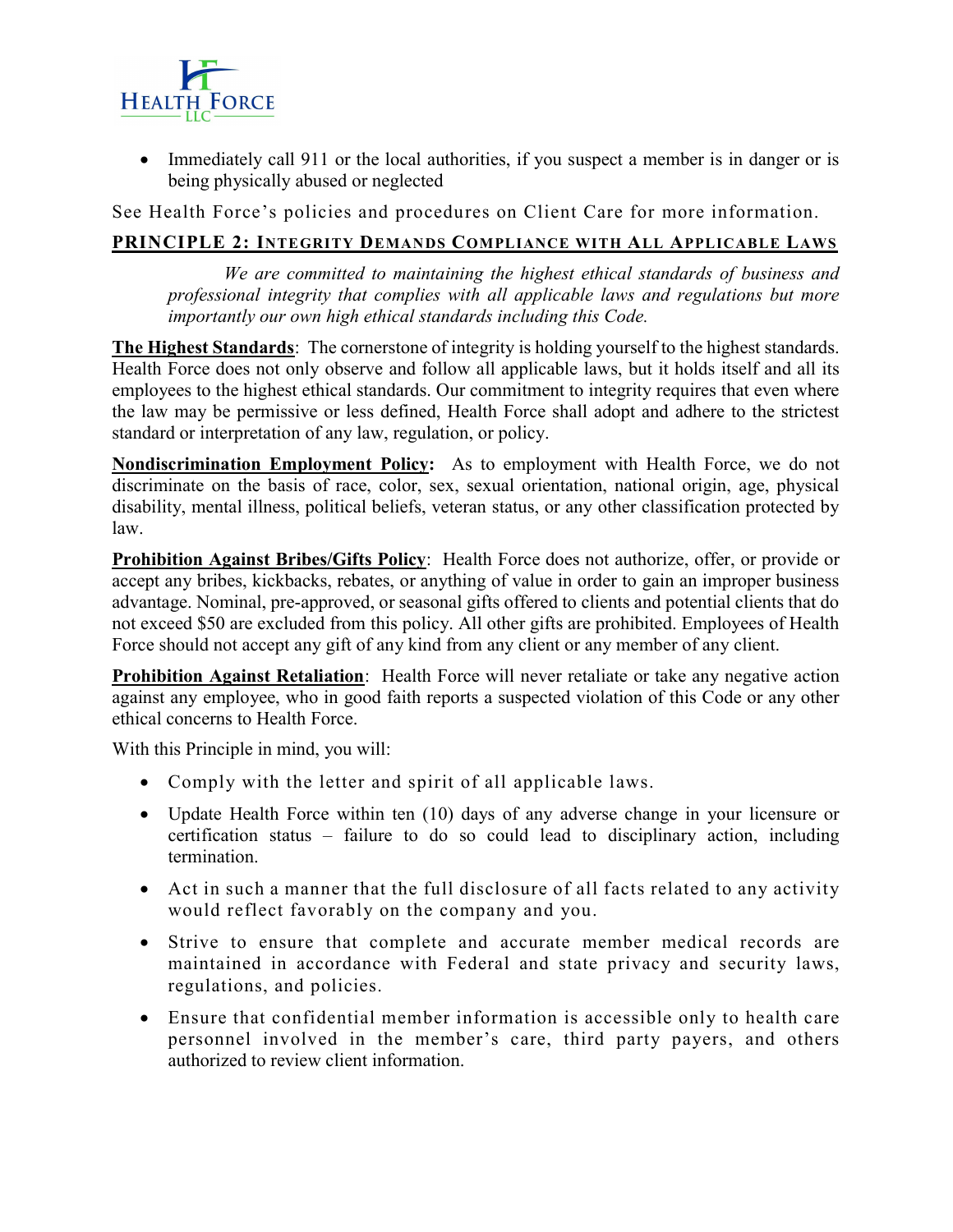

- Promptly report to Management, the Company Compliance Officer, or the Compliance Inbox whenever a possible violation of law, regulation, or policy has occurred.
- Attest and continue to attest that you are not listed on any exclusion lists, i.e., any persons that have been sanctioned by the Office of Inspector General (OIG) of the U.S. Department of Health and Human Services or the General Services Administration, e.g., excluded from participation in Federal health care programs, or barred from a state health care program, e.g. Medicaid.

See Health Force Policies and Procedures Manual, Section III Compliance.

## PRINCIPLE 3: INTEGRITY FOSTERS A HEALTHY WORKING ENVIRONMENT

We recognize that our employees are our most valuable assets. We are committed to creating a working environment where employees are treated with respect, dignity, and fairness while being fully empowered to successfully complete their daily work obligations.

Prohibition Against Harassment/Violence: Health Force is a harassment free workplace. We do not tolerate verbal, physical, or sexual harassment or intimidation of any kind. Neither does Health Force tolerate any violence in any form. Such conduct is subject to immediate disciplinary action, including up to termination.

Your Opinion Matters: Health Force will maintain open lines of communication with all employees so that their views may be adequately considered and given their proper respect.

With this Principle in mind, you will:

- Show respect and consideration for one another, regardless of status or position
- Not manufacture, sale, possess, distribute, or use any illegal drugs or be under the influence of alcohol while working, including visiting with the members of our clients
- Comply with Federal, state, and local laws, regulations, and rules that promote the protection of health and safety
- Not harass, intimidate another individual while engaging in any conduct or activity on behalf of Health Force

## PRINCIPLE 4: INTEGRITY NECESSITATES ACCURATE AND TRUTHFUL BILLING AND **RECORDING**

We shall promote the preparation and maintenance of timely and accurate client and member records, and billing for rendered services as documented in a member's medical records.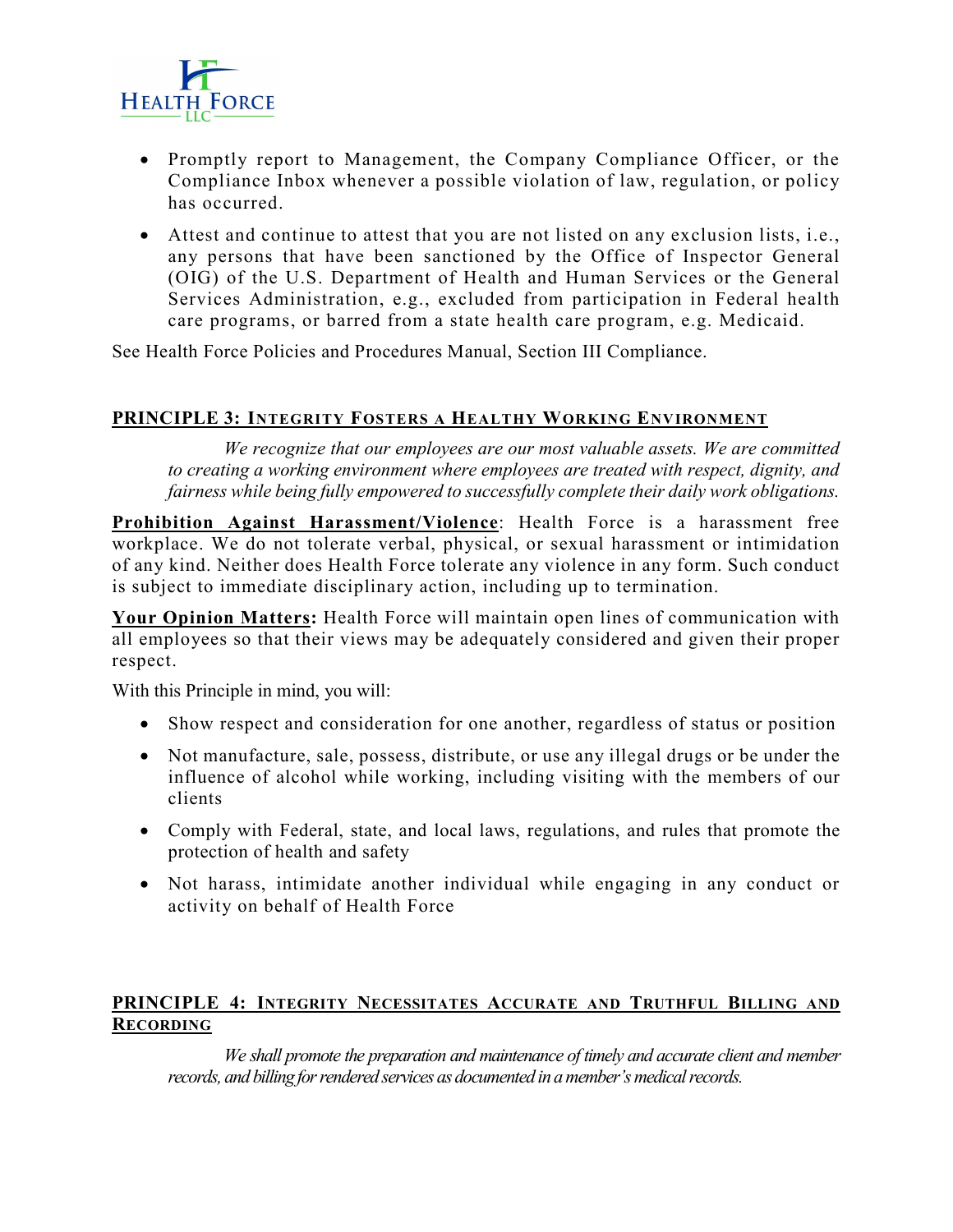

Accurate Documentation Required: In the healthcare industry if it was not documented—it did not happen. Going one step further, all documentation must be accurate. Accurate documentation should always be a top priority and is a direct reflection on Health Force. As such, Health Force will make every attempt to ensure that any claim submitted for payment is be properly coded, documented, and billed in accordance with applicable laws, regulations, and third-party protocols. To this end, the company will promote the periodic review of bills, reimbursements, medical records, and services rendered to clients and their members to ensure accuracy in documentation.

Third Party Remediation Policy: In the event of an error involving a third party that requires remediation, Health Force will promptly disclose to the third-party payers any such error and timely refund any money received to which Health Force was not entitled.

Record Retention Policy: As part of our standard documentation retention policy, we keep all billing and coding documents for 10 years in their original unaltered format before destroying in accordance with our data protection policy. All records are stored in a secured, safeguarded storage to insure safety from potential fire and water damage and from loss or unauthorized use. Electronically stored information is kept on a secure password protected server with access limited to only relevant personnel.

With this Principle in mind, you will:

- Not intentionally submit, or cause to be submitted, for payment or reimbursement a claim that you know to be false, fraudulent, or fictitious.
- Timely and completely prepare and maintain all medical documentation or coding in a manner consistent with the highest integrity and any applicable laws and regulations.

# PRINCIPLE 5: INTEGRITY SECURES AND PROTECTS CLIENTS AND MEMBERS' INFORMATION

We are committed to protecting the personal data and honoring the privacy of our clients and their members in compliance with all applicable laws

Health Force safeguards the use and disclosure of protected health information, including information related to treatment, medical history, current health status, payment for treatment and other information contained in member's records, in accordance with the Health Insurance Portability and Accountability Act (HIPAA) privacy and security regulations, state laws, and Health Force's policies and procedures. See Health Force's policy on HIPAA Compliance for more information.

Pre-Disclosure Authentication Requirement: Health Force requires authentication prior to disclosure of any protected health information. Authentication is a two-step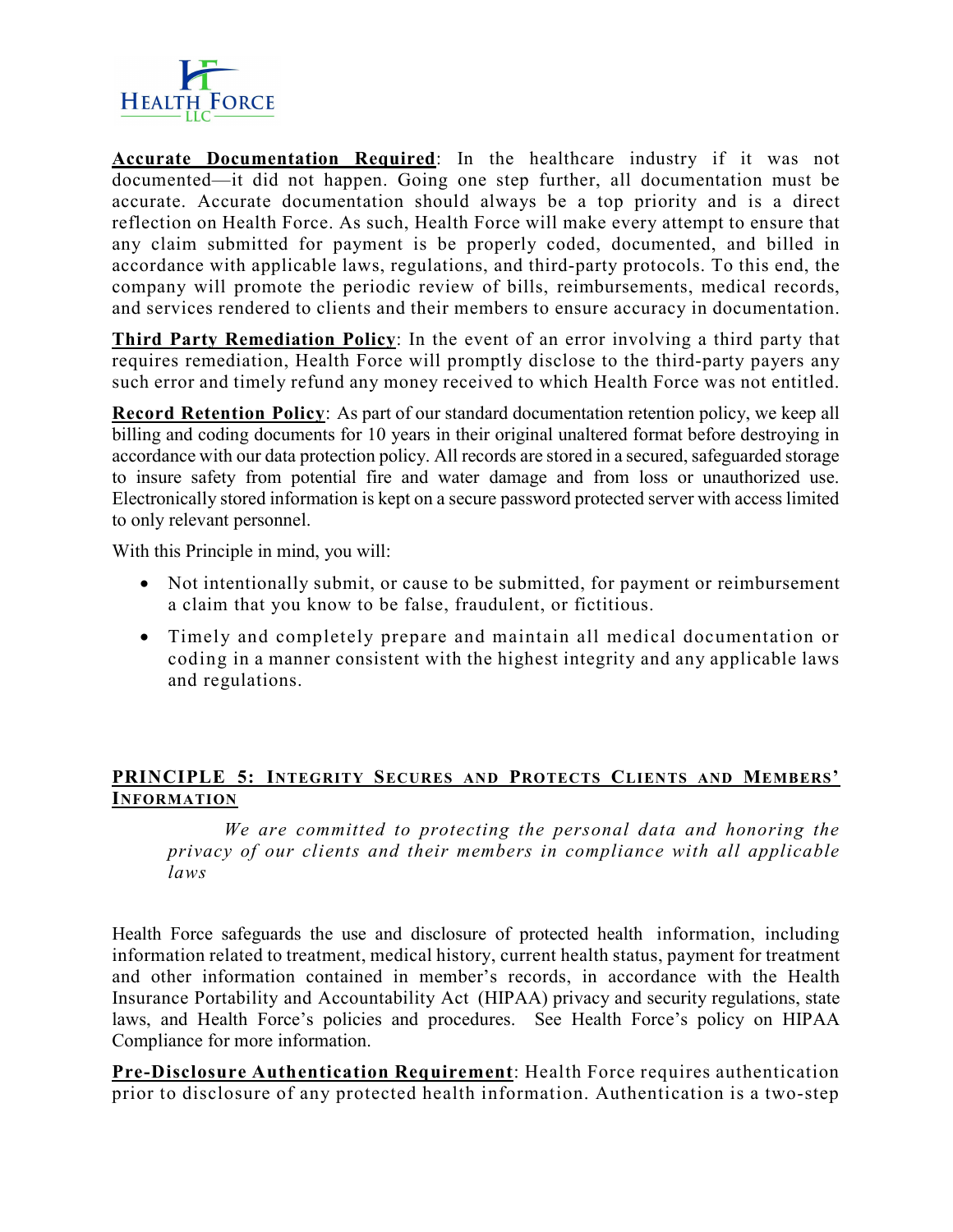

process validating both identity and authority are required. We must verify the identity of the individual for whom information is being requested. We must also verify the authority of any person to have access to the protected health information.

With this Principle in mind, you attest that at all times during your employment with Health Force, you will:

- Respect the property and possessions a member and not engage in any unauthorized use of their possessions
- Dispose of any duplicative or unneeded client or member information in your possession by shredding or destroying in a confidential manner and upon termination of your employment destroy all information relating to any clients or members within your possession in a similar manner
- Honor the privacy of our clients and their members and not reveal or discuss member-related information except with health care personnel involved in the member's care, payment of services, or other reasons directly related to care or payment.

# PRINCIPLE 6: INTEGRITY PROTECTS AGENCY'S CONFIDENTIAL INFORMATION AND ASSETS

We are committed to protecting Health Force's property and information against loss, theft, destruction, and misuse.

Duty to Protect and Secure Health Force's Property: Health Force employees have access to its confidential business information such as but not limited to trade secrets, intellectual property information about Health Force's clients, terms of its contractual relationships with its clients, Health Force's personnel, its business practices and methods, its marketing plans, its business plans, and other financial information of Health Force such as pricing and costs information, and other confidential or proprietary information. As such, you have an affirmative duty to protect against damage, theft, misuse, or abuse of Health Force's confidential information as well as its property and assets.

No Vested Interest in Health Force's Property: You understand that anything issued to you by Health Force is the sole and exclusive property of Health Force. Your use of Health Force's property does not vest any ownership interest in the thing being used.

With this Principle in mind, you attest that at all times during your employment with Health Force, you will:

- Correctly use and care for all property and proprietary information entrusted to you
- Respect the property and possessions of members, colleagues, and clients and not engage in any unauthorized use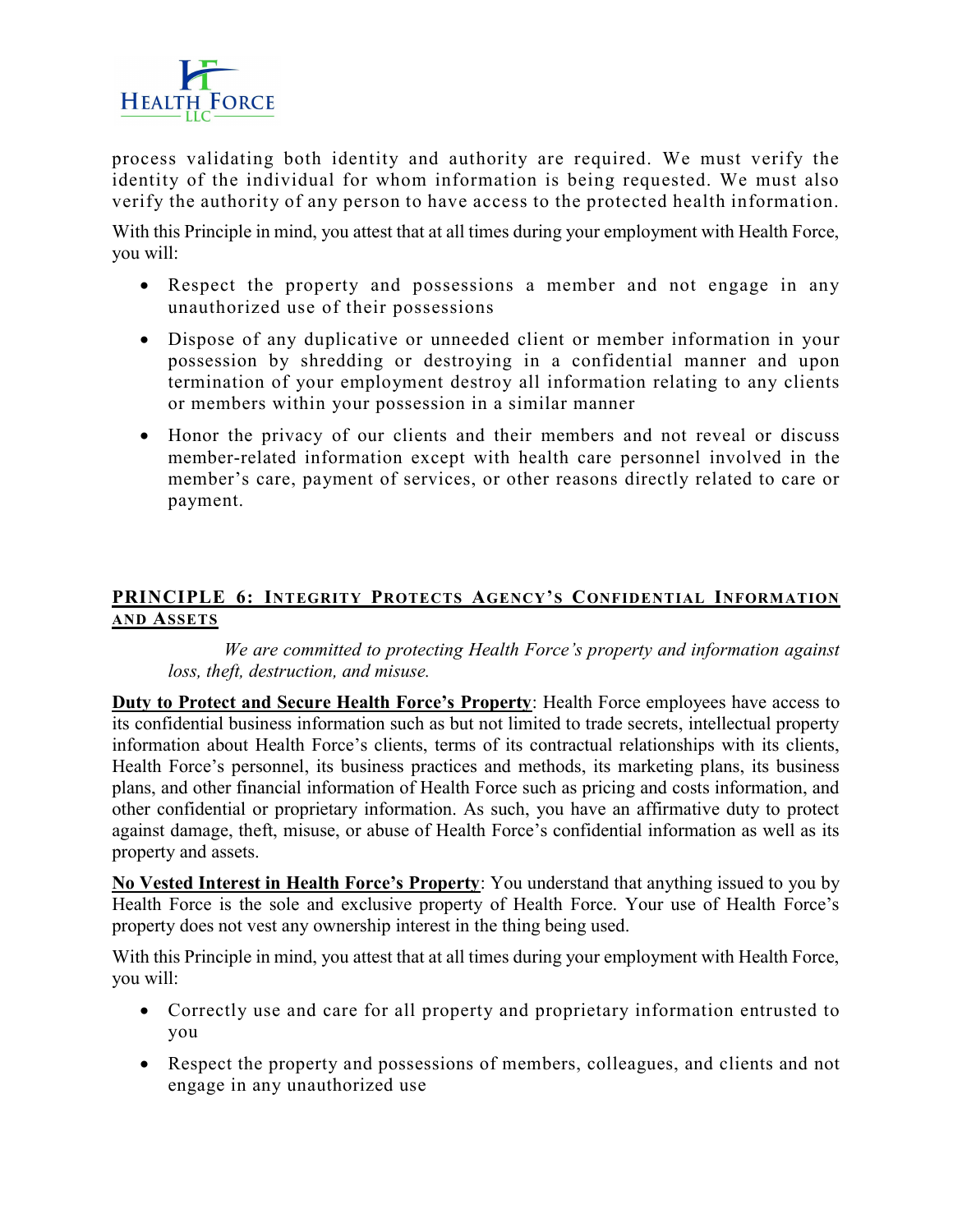

- Not communicate or transfer any information, property, or documents to any unauthorized persons or otherwise use any information, property, or documents acquired while an employee at Health Force for your or another's personal gain
- Promptly return Health Force's property upon termination of employment or be subject to legal action by Health Force for the full retail value of the property not returned
- Not solicit current clients, nor current employees of Health Force relating to your provision of any services similar to those provided by Health Force or provided by you during your time as an employee of Health Force
- Upon the termination of your employment with Health Force, destroy all personal health information or sensitive information pertaining to any members you served.

# PRINCIPLE 7: ACT WITH INTEGRITY WHEN ADDRESSING POTENTIAL CONFLICTS OF **INTERESTS**

We are committed to acting in good faith in all aspects of our work. We must avoid conflicts of interest or the appearance of conflicts between the private interests of any employee and her or his work duties.

Assessing Potential Conflicts: A conflict of interest arises when one has a stake or vested interest in which regard for one's duty leads to potential or actual disregard for another duty. An actual or potential conflict of interest occurs when an employee is in a position to influence a decision that may result in a personal gain for that employee or someone associated with that employee as a result of Health Force's business dealings or activities.

Duty to Disclose: To be clear, having a conflict of interest is not necessarily a violation of the Code. However, failing to disclose the conflict to your direct supervisor, the executive team, or the Compliance Officer is a violation. All employees are required to disclose potential conflicts of interest on an annual basis or sooner if your status changes. If you are unsure of whether a relationship is a potential conflict of interests, you should disclose it so that it can be properly evaluated. If an actual potential conflict of interest does exist, safeguards and protocols must be implemented to protect Health Force.

Possible Conflicts of Interest: Personal, familial or business relationships that could interfere with your ability to meet your obligations to Health Force and its clients, including but not limited to your involvement direct or indirectly with any entity that competes with Health Force, the solicitation of Health Force business partners or personnel, or the use of any proprietary information or property belong to Health Force for your personal gain.

All employees are required to certify on an annual basis that they have disclosed all potential conflicts of interest by completing, signing, and submitting Individual Statement Regarding Conflict of Interest.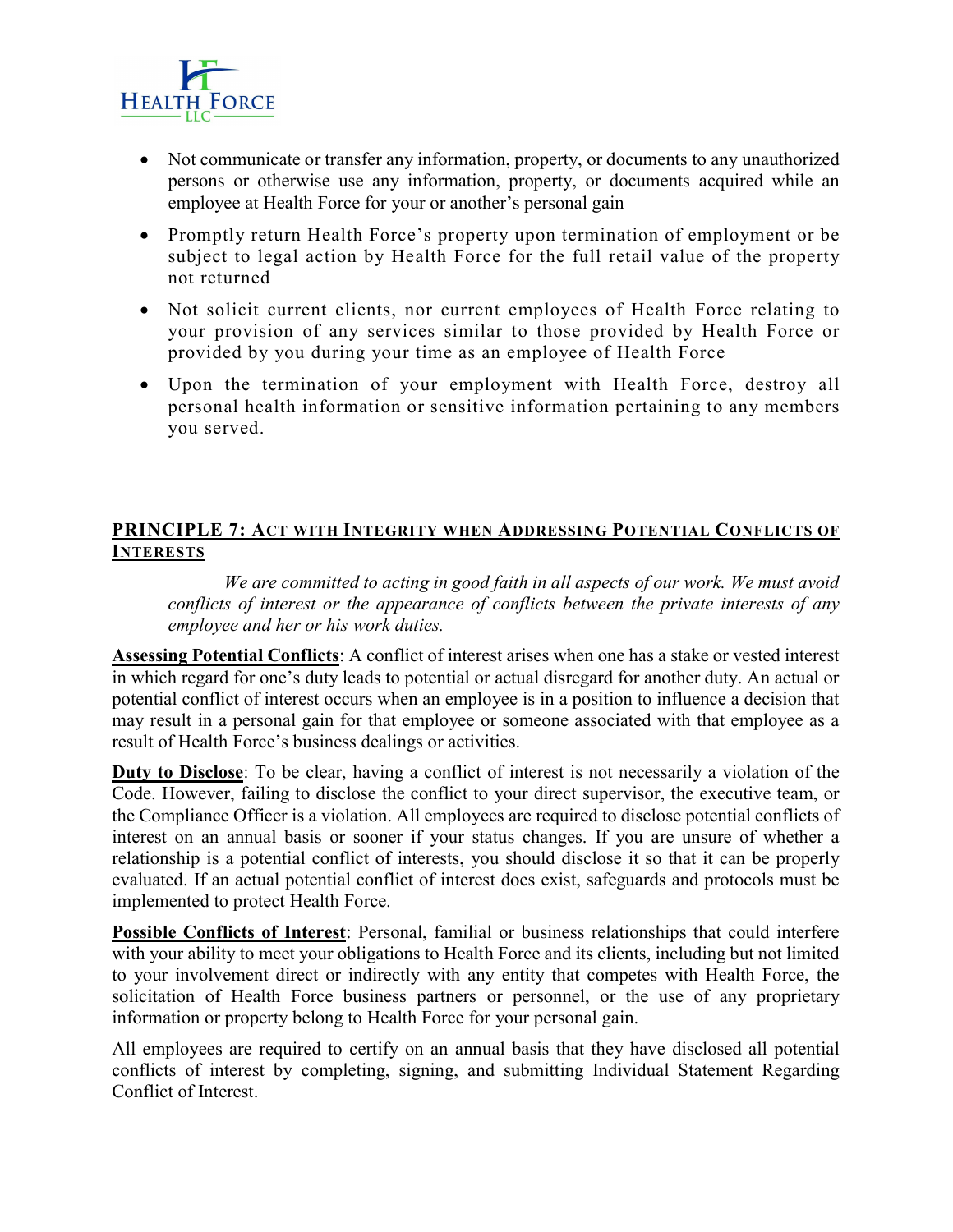

With this Principle in mind, you will:

- Exercise good faith and fair dealings in all transactions that involve your responsibilities to Health Force
- Not engage in any activity, practice, or act that creates an actual or apparent conflict of interest with Health Force
- Devote your attention and activities solely to Health Force and its clients, and their members during your scheduled hours of work
- Disclose all potential conflicts of interest to your direct supervisor or the Chief Compliance Officer, failure to do so is subject to disciplinary action, including up to termination **HEALTH\_FORCE**<br>
With this Principle in mind, you will:<br>
• Exercise good claith and fair dealings in all transactions that involve your<br>
responsibilities to Health Force<br>
• Not engage in any activity, practice, or act that

We are committed to ensuring that every employees voice is valued and respected and that management is not only accessible but approachable.

Health Force fosters open communication at all levels of the company. If you have any compliance-related questions or concerns please reach out to the Compliance Officer, your direct supervisor, or any member of the executive team. We encourage you to speak up and report any business activity that you believe may violate any applicable laws or this Code.

**Process for Reporting Violations:** You may report concerns as follows:

Step 1: Discuss the question or concern with your direct supervisor. Your direct supervisor is most familiar with the laws, regulations, and policies that relate to your work.

Step 2: If you are not comfortable with talking to your supervisor or feel you did not receive an adequate response, contact your supervisor's manager or another member of the management team.

Step 3: Contact the Company Compliance Officer at corporatecompliance@healthforceus.com or via the Corporate Compliance hotline at 1.844.579.1500 ext. 720.

Step 4: The Compliance Officer will review and address all reports made to the Compliance Inbox.

Responsibility of Employees: All employees are expected to follow all laws, regulations, and Health Force's policies, including the Code. Anyone who knows about or suspects a violation must report this information. If an employee does not report a violation, he/she may be subject to disciplinary action even if not directly involved. Reporting does not protect an employee from disciplinary action regarding his/her own performance or conduct, but their honesty in reporting will be considered. If so asked, your full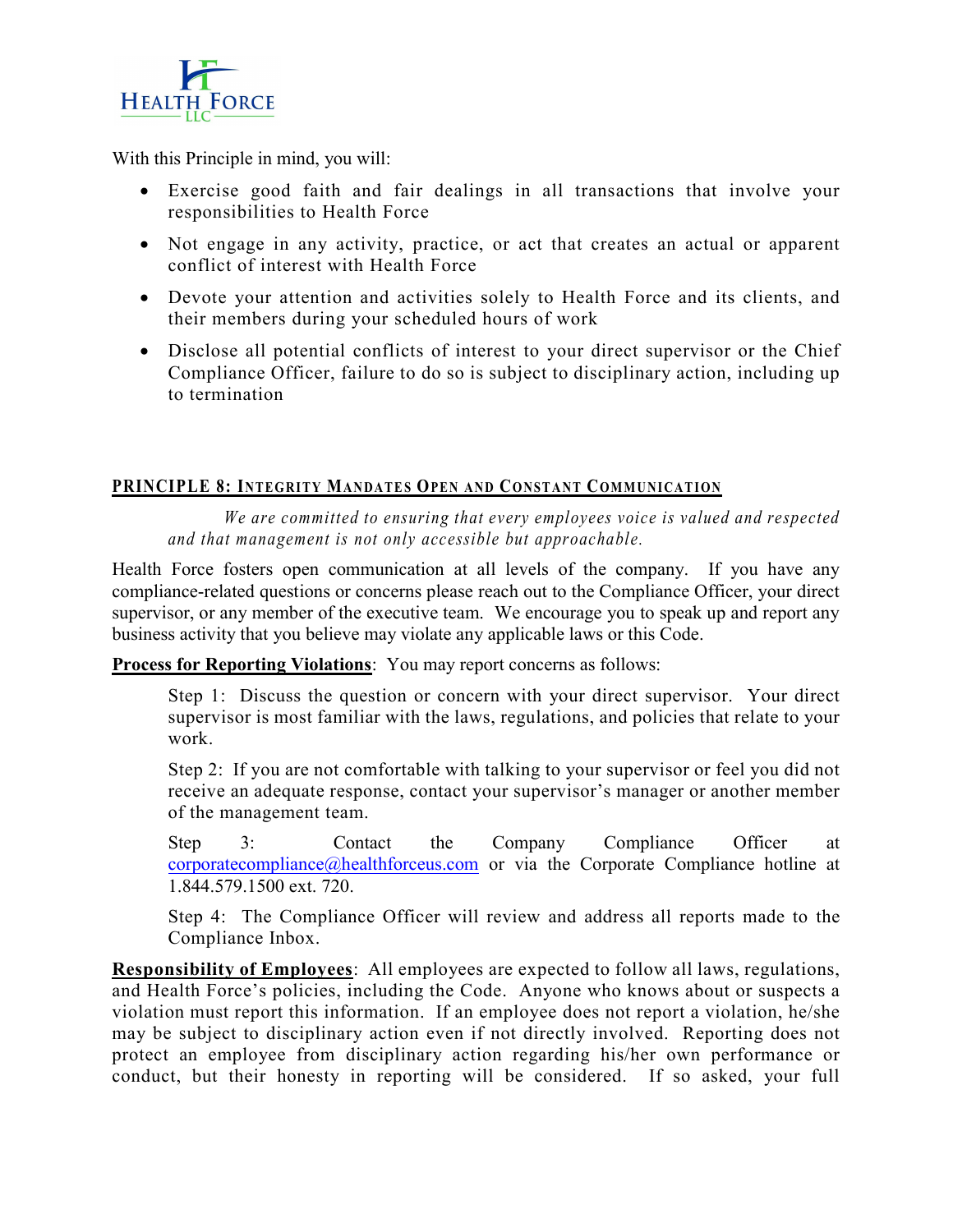

participation and cooperation is expected in conducting any investigations into any report of wrongdoing.

Responsibility of Management: Management is expected to demonstrate a commitment to ethical and legal behavior that is consistent with Health Force's mission and its Compliance Program. Management is responsible for maintaining an environment that stresses a commitment to compliance with the Code of Conduct and Ethics and with laws, regulations, and policies, as well as prohibits retaliation or reprisals against employees who report actual or suspected compliance violations. Management will also promptly investigate any report of wrongdoing made in good faith.

A supervisor or manager has an obligation to ensure that employees:

- Receive, read, and understand the Code of Conduct and Ethics;
- Understand their affirmative duty to report actual or suspected Code of Conduct and Ethics violations;
- Know about and follow all laws, regulations, and policies within the scope of their responsibilities;
- Know the procedures for reporting suspected or actual violations; and
- Encourage others to ask questions and to report actual or suspected violations.

If an employee comes to you with a question regarding compliance with a law, regulation, or policy, you are responsible for:

- Taking steps to ensure the employee does not fear or experience retaliation;
- Maintaining the employee's confidentiality;
- Collecting accurate information regarding the employee's report; and
- Pursuing the right process so that reports of violations or suspected violations can be further investigated; and informing the employee that you have followed through on his or her report.

## PRINCIPLE 9: INTEGRITY HAS ZERO TOLERANCE FOR FRAUD, WASTE, AND ABUSE

We are committed to rooting out and eradicating any fraud, waste, or abuse within the company and taking swift and prompt action to prevent and deter such activity.

The detection, correction, and prevention of fraud, waste, and abuse (FWA) are essential to maintaining an honest and affordable health care system and our integrity as a health care management company. FWA is not only unethical, it is illegal. Under the Federal False Claims Act any individual or entity that knowingly submits a false or fraudulent claim for payment of United States Government funds can be held liable for significant penalties and fines. This act applies to claims by health care organizations to Medicaid, Medicare and other government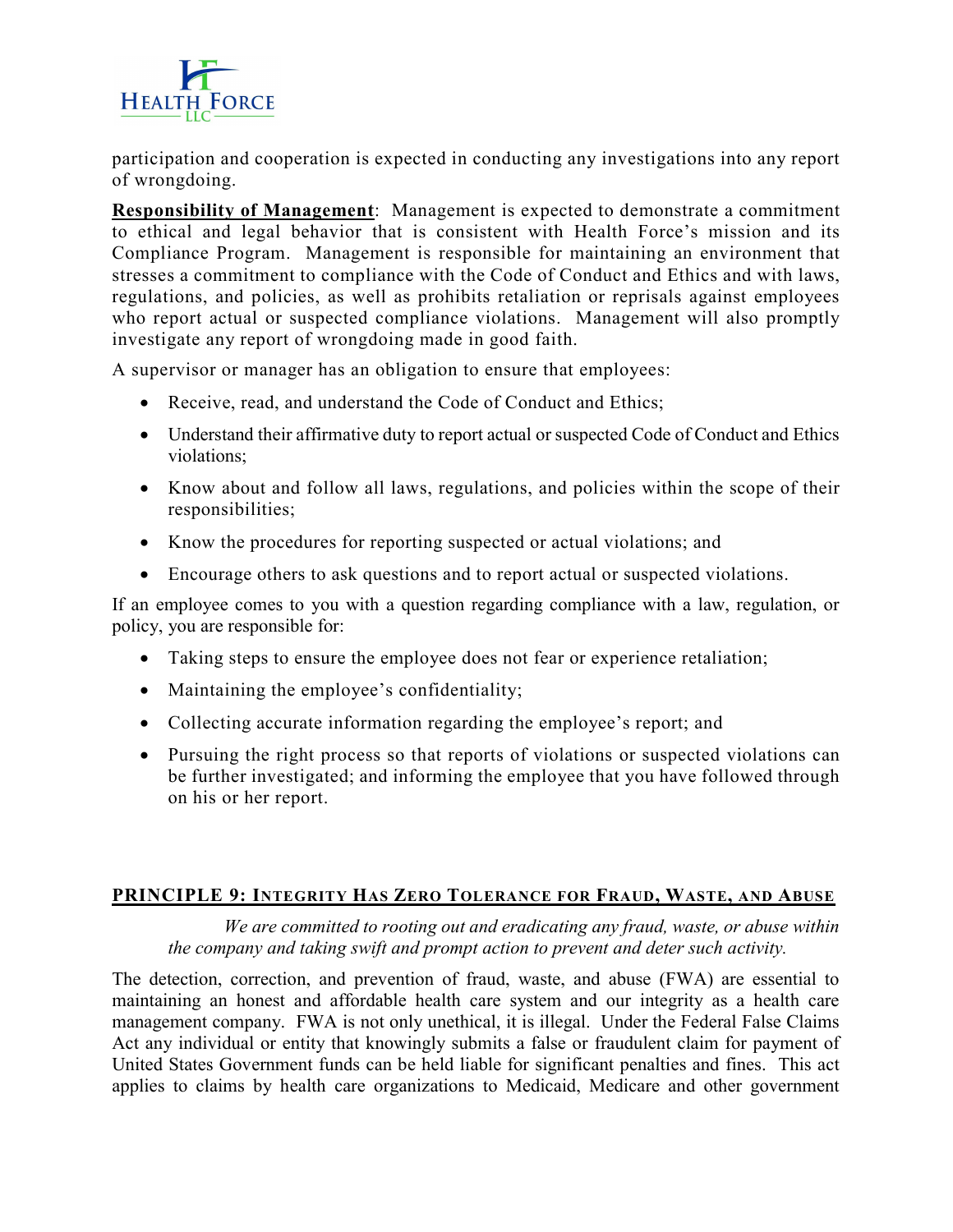

sponsored health care programs. Health care fraud is a focal point for state and federal regulators and law enforcement agencies.

Examples of fraud include:

- Falsifying information submitted on a claim or in a care plan
- Submitting false expense reports
- Misappropriating assets or misusing company property
- Forging or altering checks
- Improperly changing company records or financial statement

**Duty to Report FWA:** Everyone who performs and business function or service for Health Force has an affirmative duty to report suspected FWA to either your direct supervisor, the executive management team, or the Compliance Officer.

**Prompt Investigations**: We will immediately investigate all suspected fraud, waste, and abuse charges and, where warranted, take appropriate disciplinary action and, if needed, fully cooperate with law enforcement in the pursuit of criminal charges.

If you suspect any FWA, please inform your direct supervisor or contact the Compliance Officer at CorporateCompliance@healthforceus.com.

Disciplinary Action Plan: Health Force will promptly take appropriate disciplinary actions for employees deemed to be in violation of the Code and its supporting policies or any applicable laws and regulations. Any such violation could compromise Health Force's integrity and reputation and result in criminal or monetary penalties or disciplinary action. This disciplinary action may include, but is not limited to, a verbal warning, a written warning placed in your HR file, ineligibility for any bonus incentives, reduced workload, issuance of other corrective measures, mandatory training, or termination of your employment, and based on the violation potential reporting of your activity to the local authorities.

Examples of conduct that may result in some form of disciplinary action include:

- Authorization or participation in actions that violate the Code or any applicable federal, state, or local laws
- Failure to report any such suspected violation
- Refusal to report any such suspected violation
- Refusal to cooperate in an investigation of any such alleged violation
- Intimidating or retaliating against anyone for reporting in good faith a perceived violation or participating in an investigation into any such violation
- Intentionally making a false accusation, claim or report
- Misappropriating company resources for your personal gain
- Intimidation or harassment of any individual while conducting a business function or service on behalf of Health Force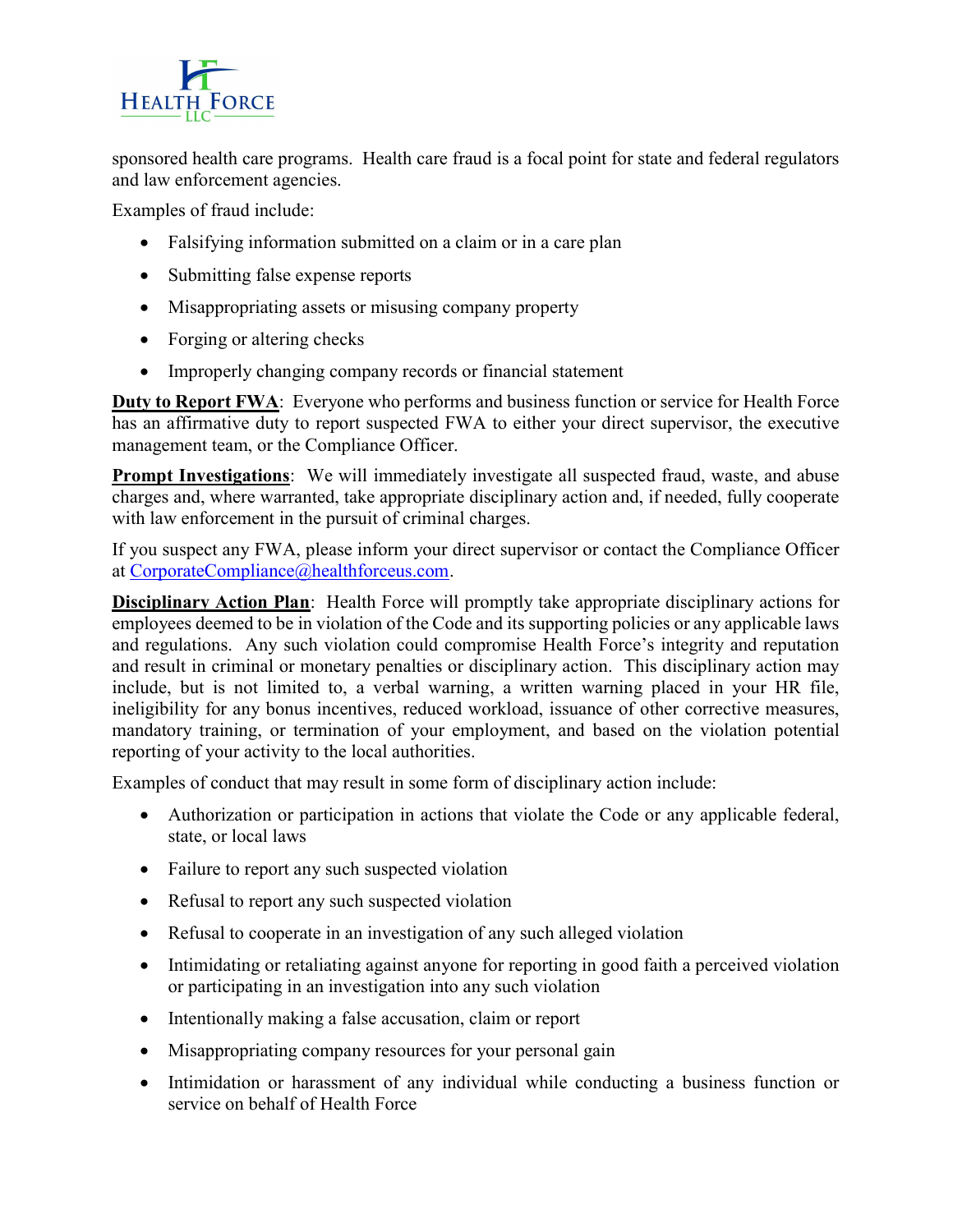

#### PRINCIPLE 10: INTEGRITY REQUIRES SUSTAINED COMMITMENT TO CONTINUOUS GROWTH AND TRAINING

We are committed to ensuring that all employees are and feel that they are adequately trained and supported as they endeavor to fulfill their professional obligations to Health Force and comply with the Code and all applicable laws.

There is always room for improvement, such as a chance to learn something new, how to be more efficient or effective within your specific job function. Health Force is committed to ensuring that all of its employees receive regular and adequate job training not only relating to compliance with applicable laws, but also job-specific training for certain roles within Health Force.

Indeed, Health Force requires that all employees regularly participate in various compliancerelated trainings addressing fraud, waste, and abuse and where applicable Medicaid-related subject matter. This education and training is tracked and monitored by Health Force's Department of Human Resources for compliance with all applicable laws. Newly hired employees undergo initial onboarding training by contracted health providers within 90 days of being hired and receive annual continuous learning and education training going forward.

Training records, including training calendars, for employees are stored by HR in their respective personnel files.

With this Principle in mind, you will:

- Timely complete all required trainings relating to your specific job function
- Notify and inform HR personnel of any addition continuing education that you participate in relating to any relevant licenses or certifications
- Work with Health Force to identify any additional trainings that may be needed to assist you in fulfilling your job responsibilities